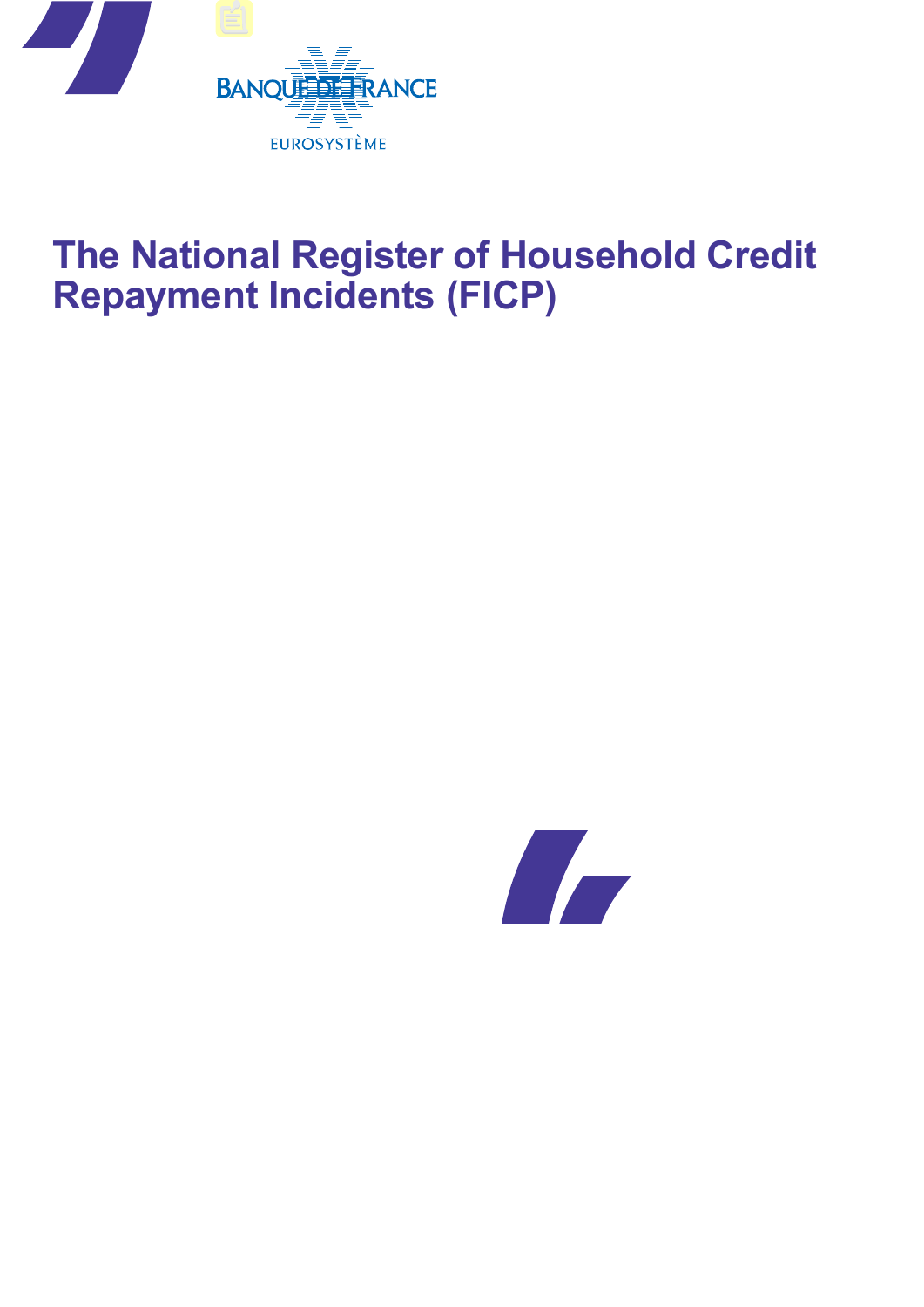# **The National Register of Household Credit Repayment Incidents**

is an electronic database maintained by banks. **It is managed by the Banque de France.**

## **The FICP lists individuals:**

- who have missed repayments on a loan
- who have filed an overindebtedness application.

### **You have missed loan repayments**

#### **You are considered to be in default if:**

✔ you have missed two or more scheduled repayments, for loans repayable on a monthly basis

#### ✔ **you are more than 60 days late on a repayment**

for loans repayable at a frequency other than monthly

✔ you still owe **at least 500 euro, 60 days after receiving notice to pay** for loans not repayable in instalments (e.g. an overdraft)

 $\checkmark$  a credit institution has begun legal proceedings against you or has called in its loan (i.e. has asked you to repay the full amount of the loan immediately).

In all of these cases, the lending institution must send you notice asking you to resolve the problem. **You then have 30 days in which to pay.**

If you fail to make the required payment, the lender will ask the Banque de France to place your name on the FICP. Entries are deleted after **a maximum of 5 years.**

#### **How can I have my name removed from the FICP?**

✔ **You must have made good on all late payments.**

✔ **If your loan has matured, you must have repaid the full amount owed.**

**The lender will then ask the Banque de France to remove you from the FICP.**

**Failing this, all payment incidents are deleted from the register after 5 years. Your name is removed when the last incident concerning you has been deleted.**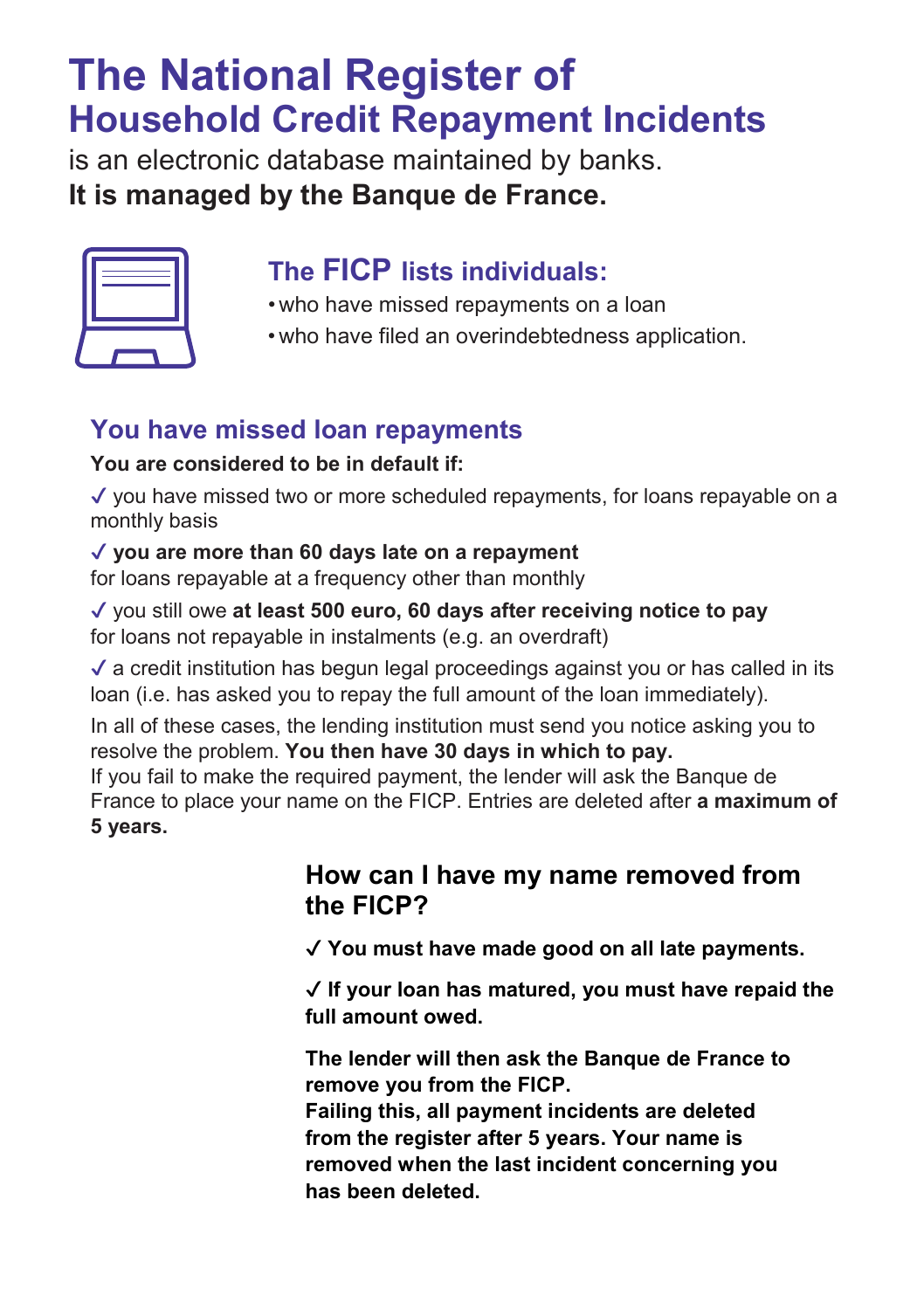# **FICP**

### **The FICP can be consulted**

- by credit institutions, financing companies, microcredit firms and thirdparty lenders, before granting you a loan
- by credit, e-money and payment institutions, before providing you with a payment instrument
- by anyone who wants to know if they have been placed on the register. All requests for access to personal data should be sent to the Banque de France.

#### **If you have been placed on the FICP:**

- Lenders are alerted to the fact that you might represent a borrowing risk.
- •In principle, you are still entitled to a loan.

#### **You have filed an overindebtedness application.**

**When you file an application, the Household Debt Commission will place you on the FICP.** You will remain on the register for as long as it takes to handle your case, and for a set number of years thereafter, depending on the outcome:

✔ **for a maximum of 7 years** if your case leads to a debt repayment plan or an overindebtedness measure imposed by the Household Debt Commission

✔ **for 5 years** if your case results in a Personal Recovery Procedure or, for residents of Bas-Rhin, Haut-Rhin and Moselle, if a court begins personal bankruptcy proceedings against you.



#### **How can I have my name removed from the FICP?**

✔ **You can have your name deleted at any time, provided you are able to repay all your outstanding debts. Your creditors will provide you with a certificate of repayment, which you can then present to the Banque de France.**

✔ **Otherwise, if no new payment incidents occur while your repayment plan or overindebtedness measure is in place, your name will be deleted from the FICP after 5 years.**